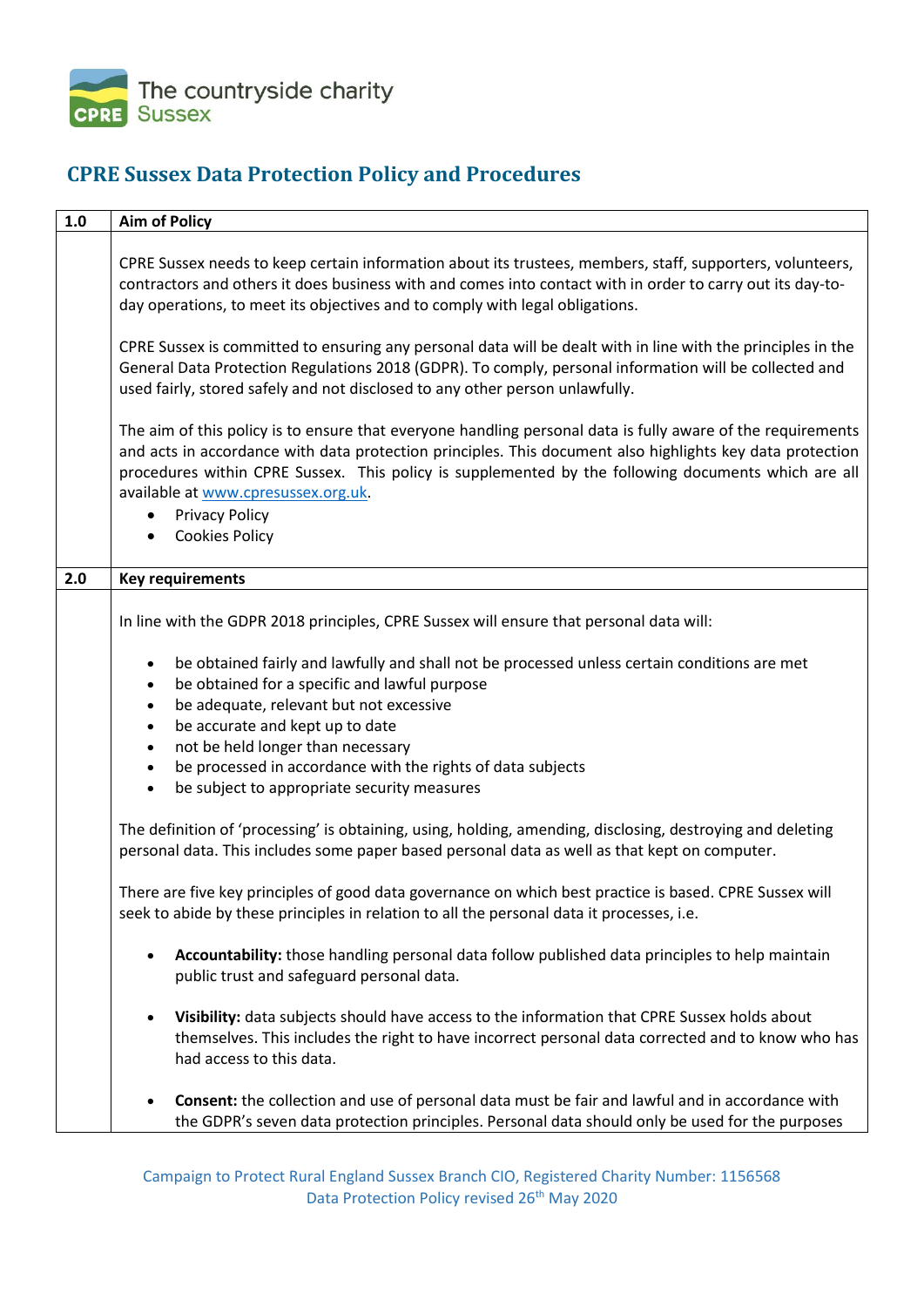

|     | agreed by the data subject. If personal data is to be shared with a third party or used for another                                                                                                                                                                                                                                                                                                                                                                                                                                                                                                                                                                                                                                                                                                                                                                                                                                                                                                     |
|-----|---------------------------------------------------------------------------------------------------------------------------------------------------------------------------------------------------------------------------------------------------------------------------------------------------------------------------------------------------------------------------------------------------------------------------------------------------------------------------------------------------------------------------------------------------------------------------------------------------------------------------------------------------------------------------------------------------------------------------------------------------------------------------------------------------------------------------------------------------------------------------------------------------------------------------------------------------------------------------------------------------------|
|     | purpose, the data subject's consent should be explicitly obtained.                                                                                                                                                                                                                                                                                                                                                                                                                                                                                                                                                                                                                                                                                                                                                                                                                                                                                                                                      |
|     | Access: everyone should have the right to know the roles and groups of people within CPRE                                                                                                                                                                                                                                                                                                                                                                                                                                                                                                                                                                                                                                                                                                                                                                                                                                                                                                               |
|     | Sussex who have access to their personal data and who has used this data.                                                                                                                                                                                                                                                                                                                                                                                                                                                                                                                                                                                                                                                                                                                                                                                                                                                                                                                               |
|     | Stewardship: those collecting personal data have a duty of care to protect this data throughout<br>$\bullet$<br>the data's life span.                                                                                                                                                                                                                                                                                                                                                                                                                                                                                                                                                                                                                                                                                                                                                                                                                                                                   |
| 3.0 | <b>Type of information processed</b>                                                                                                                                                                                                                                                                                                                                                                                                                                                                                                                                                                                                                                                                                                                                                                                                                                                                                                                                                                    |
|     |                                                                                                                                                                                                                                                                                                                                                                                                                                                                                                                                                                                                                                                                                                                                                                                                                                                                                                                                                                                                         |
|     | CPRE Sussex processes the following personal information: contact details of members, staff, supporters,<br>volunteers, contractors and others it does business with and comes into contact with.                                                                                                                                                                                                                                                                                                                                                                                                                                                                                                                                                                                                                                                                                                                                                                                                       |
|     | Personal information is kept in the following forms: paper-based; excel database.                                                                                                                                                                                                                                                                                                                                                                                                                                                                                                                                                                                                                                                                                                                                                                                                                                                                                                                       |
|     | Groups of people within the organisation who will process personal information are:<br>trustees and staff.                                                                                                                                                                                                                                                                                                                                                                                                                                                                                                                                                                                                                                                                                                                                                                                                                                                                                              |
| 4.0 | <b>Policy Implementation</b>                                                                                                                                                                                                                                                                                                                                                                                                                                                                                                                                                                                                                                                                                                                                                                                                                                                                                                                                                                            |
|     | To meet the responsibilities under this Policy trustees and staff will:<br>ensure any personal data is collected in a fair and lawful way<br>explain why it is needed<br>$\bullet$<br>ensure that only the minimum amount of information needed is collected and used<br>٠<br>ensure the information used is up to date and accurate<br>٠<br>review the length of time information is held on a regular basis<br>$\bullet$<br>ensure it is kept safely<br>٠<br>ensure the rights people have in relation to their personal data can be exercised.<br>$\bullet$<br><b>CPRE Sussex trustees will ensure that:</b><br>everyone managing and handling personal information is trained to do so<br>• anyone wanting to make enquiries about handling personal information, whether a volunteer or<br>service user, knows what to do<br>any disclosure of personal data will be in line with CPRE Sussex's procedures<br>queries about handling personal information will be dealt with swiftly and politely. |
|     |                                                                                                                                                                                                                                                                                                                                                                                                                                                                                                                                                                                                                                                                                                                                                                                                                                                                                                                                                                                                         |
| 5.0 | <b>Training</b>                                                                                                                                                                                                                                                                                                                                                                                                                                                                                                                                                                                                                                                                                                                                                                                                                                                                                                                                                                                         |
|     | Awareness raising about GDPR and how they are to be observed within CPRE Sussex will take the<br>following forms:<br>as an agenda item for CPRE Sussex Trustee meetings<br>in the CPRE Sussex Volunteer & Staff Handbook<br>at Volunteer or Supporter meetings<br>by the Policy being available on the CPRE Sussex website<br>$\bullet$                                                                                                                                                                                                                                                                                                                                                                                                                                                                                                                                                                                                                                                                 |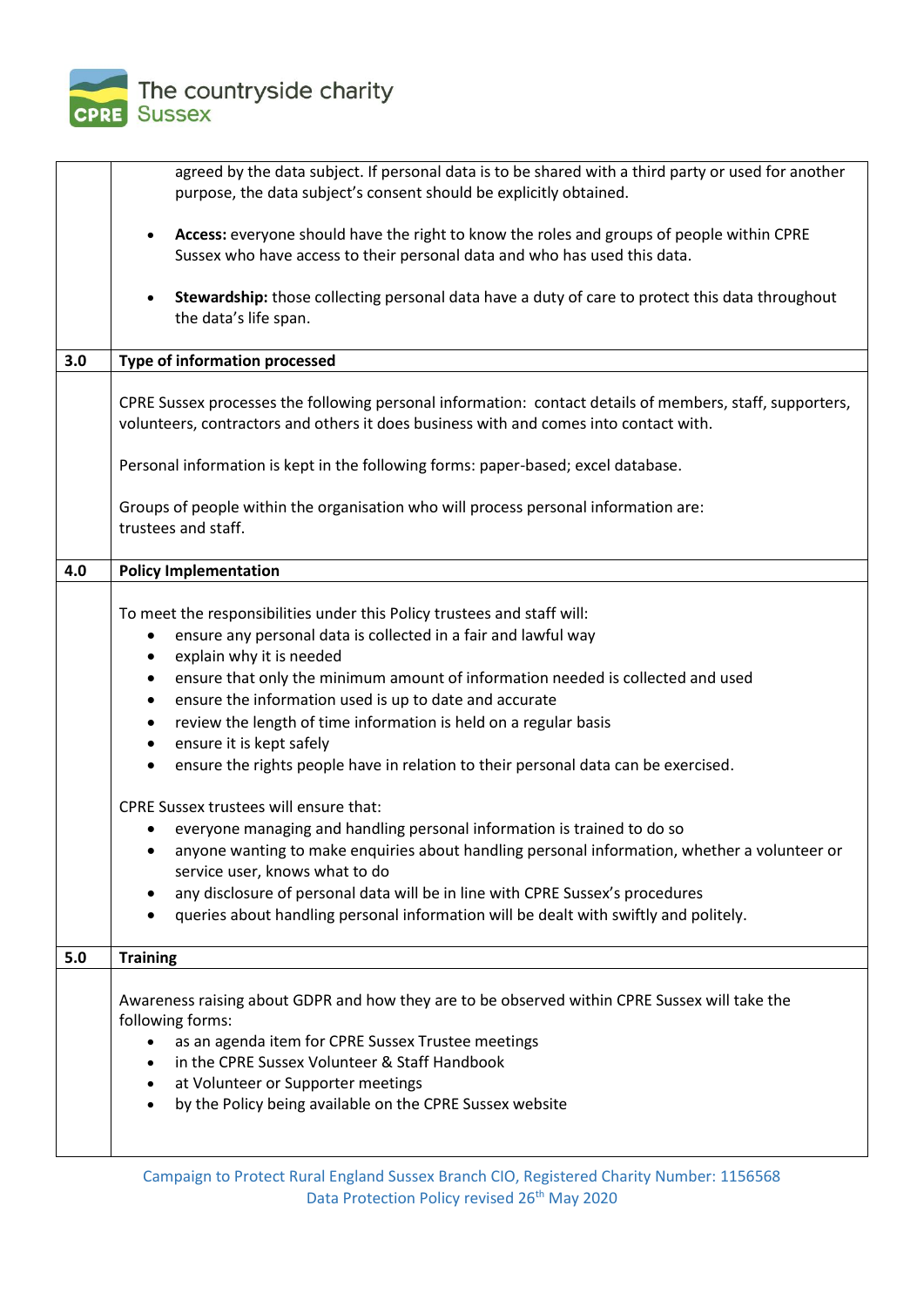

| 6.0 | <b>Gathering and checking information</b>                                                                                                                                                                                                                                                                                                                                                                                                                                                                                                                                                                                                                                                                                                              |
|-----|--------------------------------------------------------------------------------------------------------------------------------------------------------------------------------------------------------------------------------------------------------------------------------------------------------------------------------------------------------------------------------------------------------------------------------------------------------------------------------------------------------------------------------------------------------------------------------------------------------------------------------------------------------------------------------------------------------------------------------------------------------|
|     | Before personal information is collected, CPRE Sussex will consider:<br>what details are necessary for CPRE Sussex's purposes<br>how long this information is likely to be needed.<br>CPRE Sussex will inform people whose information is gathered about the following:<br>why the information is being gathered<br>what the information will be used for<br>who will have access to their information (including third parties).<br>CPRE Sussex will take the following measures to ensure that personal information kept is accurate:<br>CPRE Sussex will send out reminders to people asking them to check their details<br>If no response, CPRE Sussex will judge the consequences of not keeping this information and act<br>upon such judgement. |
|     | Personal sensitive information will not be used apart from the specific purpose for which permission was<br>given.                                                                                                                                                                                                                                                                                                                                                                                                                                                                                                                                                                                                                                     |
| 7.0 | <b>Retention periods</b>                                                                                                                                                                                                                                                                                                                                                                                                                                                                                                                                                                                                                                                                                                                               |
|     | CPRE Sussex will ensure that information is kept according to the retention period outlined in the Privacy<br>Policy.                                                                                                                                                                                                                                                                                                                                                                                                                                                                                                                                                                                                                                  |
| 8.0 | <b>Data Security</b>                                                                                                                                                                                                                                                                                                                                                                                                                                                                                                                                                                                                                                                                                                                                   |
|     | The organisation will take steps to ensure that personal data is kept secure at all times against<br>unauthorised or unlawful loss or disclosure. The following measures are taken:<br>use of lockable cupboards with restricted access to keys<br>$\bullet$<br>password protection on personal information files<br>$\bullet$<br>setting up computer system to allow restricted access to certain areas<br>$\bullet$<br>backing up database onto a server/the cloud off site                                                                                                                                                                                                                                                                          |
|     | Any unauthorised disclosure of personal data to a third party by any person who has received such data<br>as a result of their activities for and on behalf of CPRE Sussex may result in the termination of any post or<br>contract that person holds with or within CPRE Sussex.                                                                                                                                                                                                                                                                                                                                                                                                                                                                      |
|     | The Trustees are collectively accountable for compliance of this policy. A Trustee could be personally liable<br>for any penalty arising from a breach that s/he has made.                                                                                                                                                                                                                                                                                                                                                                                                                                                                                                                                                                             |
| 9.0 | Procedure in case of a breach                                                                                                                                                                                                                                                                                                                                                                                                                                                                                                                                                                                                                                                                                                                          |
|     | The procedure to be followed in case of a breach is set out in a separate procedure entitled 'Personal<br>Data Breach Procedures'.                                                                                                                                                                                                                                                                                                                                                                                                                                                                                                                                                                                                                     |

Campaign to Protect Rural England Sussex Branch CIO, Registered Charity Number: 1156568 Data Protection Policy revised 26<sup>th</sup> May 2020